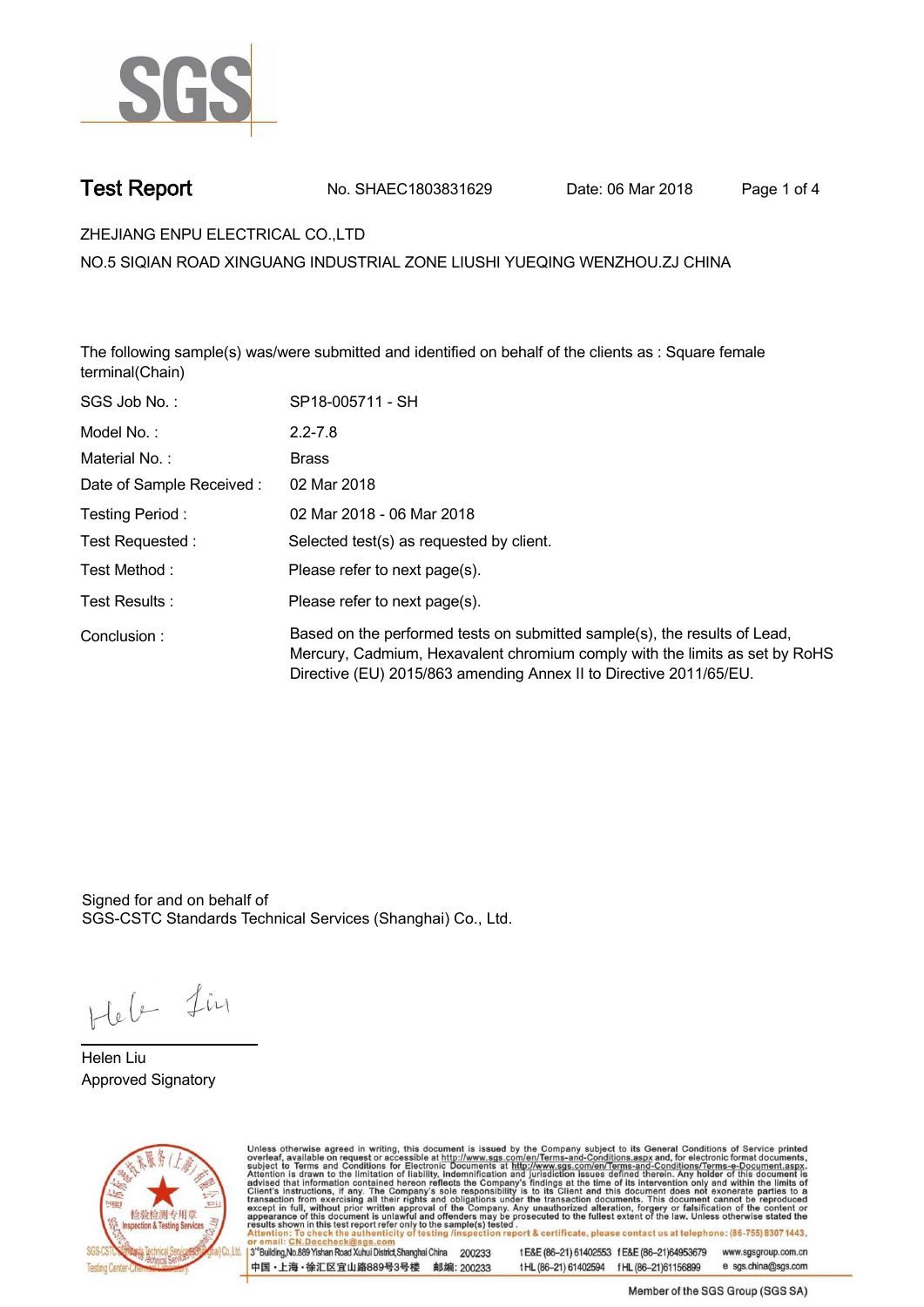

**Test Report. No. SHAEC1803831629 Date: 06 Mar 2018 . Page 2 of 4.**

**Test Results :.**

**Test Part Description : .**

| Specimen No.    | SGS Sample ID    | <b>Description</b> |  |
|-----------------|------------------|--------------------|--|
| SN <sub>1</sub> | SHA18-038316.015 | Copper metal       |  |

- **Remarks :.(1) 1 mg/kg = 0.0001% .**
	- **(2) MDL = Method Detection Limit .**
	- **(3) ND = Not Detected ( < MDL ) .**
	- **(4) "-" = Not Regulated .**

## **RoHS Directive (EU) 2015/863 amending Annex II to Directive 2011/65/EU.**

**Test Method :. With reference to IEC 62321-4:2013+AMD1:2017, IEC62321-5:2013 and IEC62321-7-1:2015, analyzed by ICP-OES and UV-Vis . .**

| Test Item(s)                 | Limit | <u>Unit</u>             | <u>MDL</u> | <u>015</u> |
|------------------------------|-------|-------------------------|------------|------------|
| Cadmium (Cd)                 | 100   | mg/kg                   |            | ND         |
| Lead (Pb)                    | 1000  | mg/kg                   |            | 69         |
| Mercury (Hg)                 | 1000  | mg/kg                   |            | ND         |
| Hexavalent Chromium (Cr(VI)) | -     | $\mu$ g/cm <sup>2</sup> | 0.10       | ND         |

### **Notes :.**

- **(1)The maximum permissible limit is quoted from RoHS Directive (EU) 2015/863. IEC 62321 series is equivalent to EN 62321 series**
	- **http://www.cenelec.eu/dyn/www/f?p=104:30:1742232870351101::::FSP\_ORG\_ID,FSP\_LANG \_ID:1258637,25**
- **(2)▼ = a. The sample is positive for CrVI if the CrVI concentration is greater than 0.13 μg/cm². The sample coating is considered to contain CrVI**

 **b. The sample is negative for CrVI if CrVI is ND (concentration less than 0.10 μg/cm²). The coating is considered a non-CrVI based coating**

 **c. The result between 0.10 μg/cm² and 0.13 μg/cm² is considered to be inconclusive - unavoidable coating variations may influence the determination** 

 **Information on storage conditions and production date of the tested sample is unavailable and thus Cr(VI) results represent status of the sample at the time of testing. .**



Unless otherwise agreed in writing, this document is issued by the Company subject to its General Conditions of Service printed overleaf, available on request or accessible at http://www.sgs.com/en/Terms-and-Conditions.asp ion report & certificate, please contact us at telephone: (86-755) 8307 1443, testing /ins 13<sup>rd</sup> Building, No.889 Yishan Road Xuhui District, Shanghai China 200233

中国·上海·徐汇区宜山路889号3号楼 邮编: 200233

t E&E (86-21) 61402553 f E&E (86-21)64953679 www.sgsgroup.com.cn e sgs.china@sgs.com tHL (86-21) 61402594 fHL (86-21) 61156899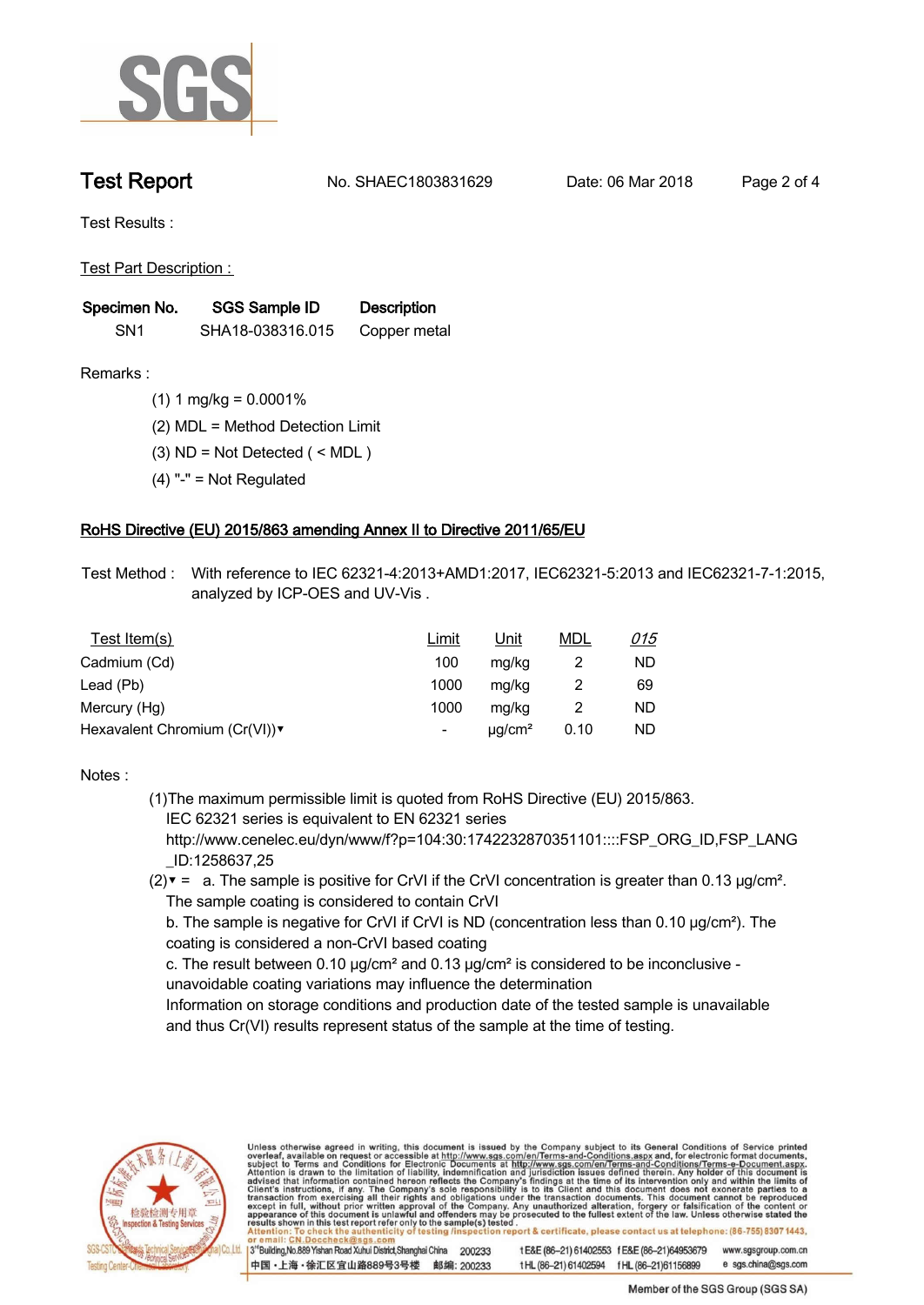

**Test Report. No. SHAEC1803831629 Date: 06 Mar 2018 . Page 3 of 4.**

# **ATTACHMENTS**

# **Pb/Cd/Hg/Cr6+ Testing Flow Chart**

1) Name of the person who made testing: Meria Jin/Xiaolong Yang/Sielina Song

2) Name of the person in charge of testing: Jan Shi/Luna Xu/Shara Wang

3) These samples were dissolved totally by pre-conditioning method according to below flow chart.

 $(Cr^{6+})$  test method excluded)





Unless otherwise agreed in writing, this document is issued by the Company subject to its General Conditions of Service printed overleaf, available on request or accessible at http://www.sgs.com/en/Terms-and-Conditions.asp ion report & certificate, please contact us at telephone: (86-755) 8307 1443, esting/ins

13<sup>rd</sup> Building, No.889 Yishan Road Xuhui District, Shanghai China 200233 中国·上海·徐汇区宜山路889号3号楼 邮编: 200233 t E&E (86-21) 61402553 f E&E (86-21)64953679 www.sgsgroup.com.cn

t HL (86-21) 61402594 f HL (86-21)61156899 e sgs.china@sgs.com